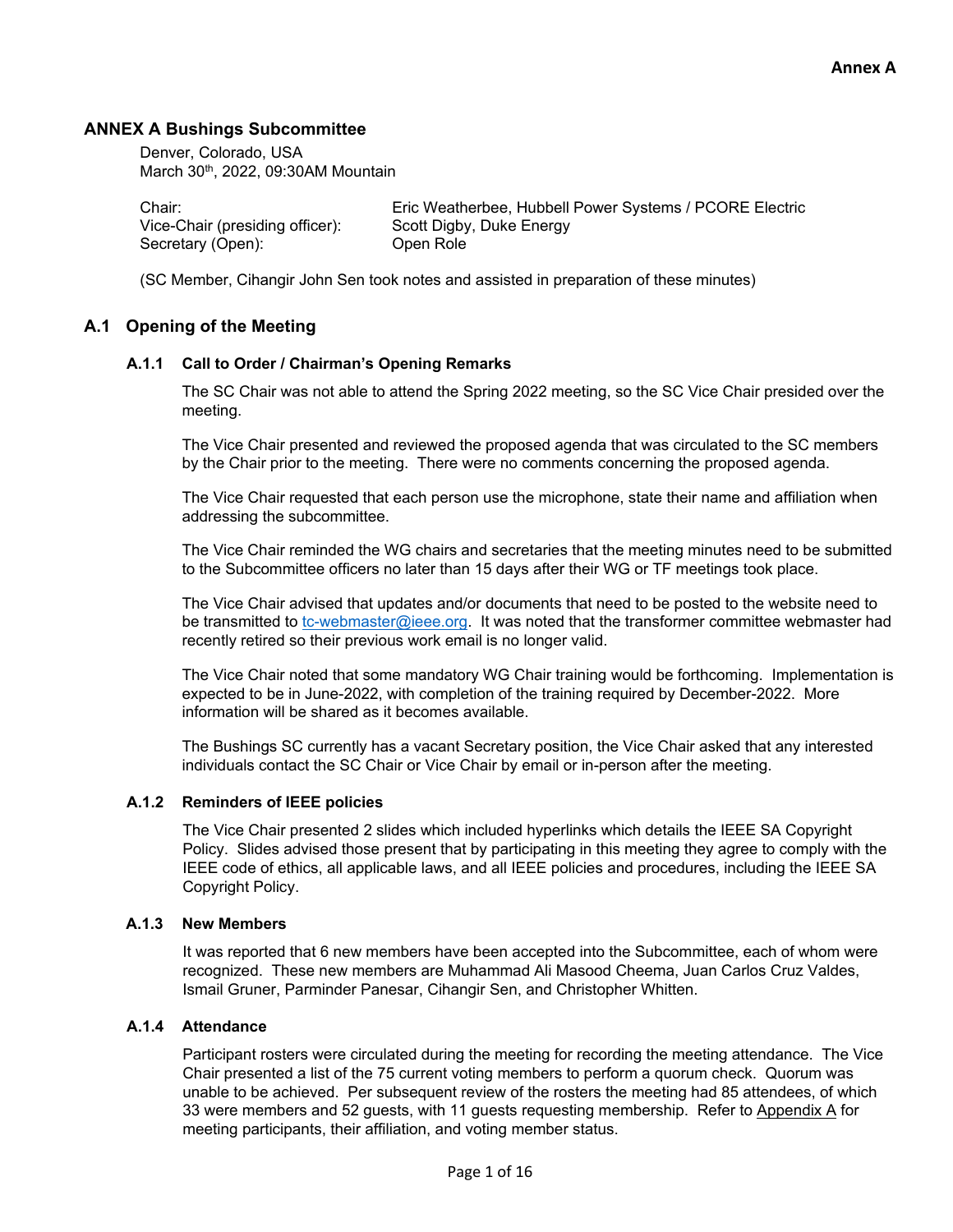| Total                         | 85 |
|-------------------------------|----|
| Members                       | 33 |
| Guests                        |    |
| Guests Requesting Membership* |    |

\*Review of the historical attendance records indicate that of the 11 guests requesting membership, 8 meet the eligibility requirements (Mubarak Abbas, Onome Avanoma, Barry Beaster, Evgenii Ermakov, Marco Espindola, Jose Gamboa, Emilio Morales-Cruz, and Diego Robalino) and will be added to the membership roster effective at the next SC meeting.

#### **A.1.5 Agenda Approval**

As a quorum was not achieved the proposed agenda could not be formally approved. Since there were no comments regarding the proposed agenda the meeting proceeded thru the agenda as proposed.

#### **A.1.6 Previous Meeting's Minutes Approval**

As a quorum was not achieved the previous meeting minutes could not be approved.

#### **A.1.7 Status of Bushing Standards**

The Vice Chair presented the Standards Status Report for standards and guides under the Bushing SC, see Appendix B.

#### **A.2 Working Group and Taskforce reports**

#### **A.2.1 WG PC57.19.00-2004 – Peter Zhao, Chair; VACANT, Vice-Chair; Eric Weatherbee, Secretary**

With the WG officers unable to attend and with their being no WG meeting held this week, the SC Vice Chair provided a brief report of the status of this WG based on an update received from the WG Chair. The current Draft is considered complete, after 11 meetings, with a recent unanimous vote (via email) of the WG approving all recent revisions. Draft D2 is posted on the website. The next step is for the WG to vote on approval of Draft D2 to send for Sponsor ballot, which is planned to be executed via email soon. Upon obtaining that approval the WG Chair would then seek approval from SC to send for sponsor ballot, which is also expected to take place via email. The WG Chair has developed a Comment Resolution Group with leads for specific sections of the document: Peter Zhao for Section 1, 2, & 4, Eric Weatherbee for Section 3, Scott Digby for Section 5, Art Del Rio for Section 6, and Shibao Zhang for Section 7.

Par expires at the end of 2022.

#### **A.2.2 WG C57.19.01-2017 – Dr. Shibao Zhang, Chair; VACANT, Vice-Chair; VACANT, Secretary**

No meeting held as the latest revision was recently published and is not due for revision again until closer to the document's 2027 expiration date.

#### **A.2.3 WG PC57.19.02 Distribution Transformer Bushings – Steven Shull, Chair; Ed Smith, Vice-Chair, Rhett Chrysler, Secretary**

See complete WG minutes in Appendix C of this report.

The WG Chair reported that they were not able to achieve quorum at their meeting. It was reported that the document is currently out for ballot, with a close date of April  $4<sup>th</sup>$ . A Comment Resolution Group (CRG) was formed to manage the ballot comments that are received. Since quorum was not achieved, the WG Chair intends to schedule a virtual meeting to get the Fall-2021 and Spring-2022 minutes approved and to affirm the work of the CRG in support of the resolution and subsequent ballot recirculation process(es). The goal is to have the document submitted to RevCom this fall.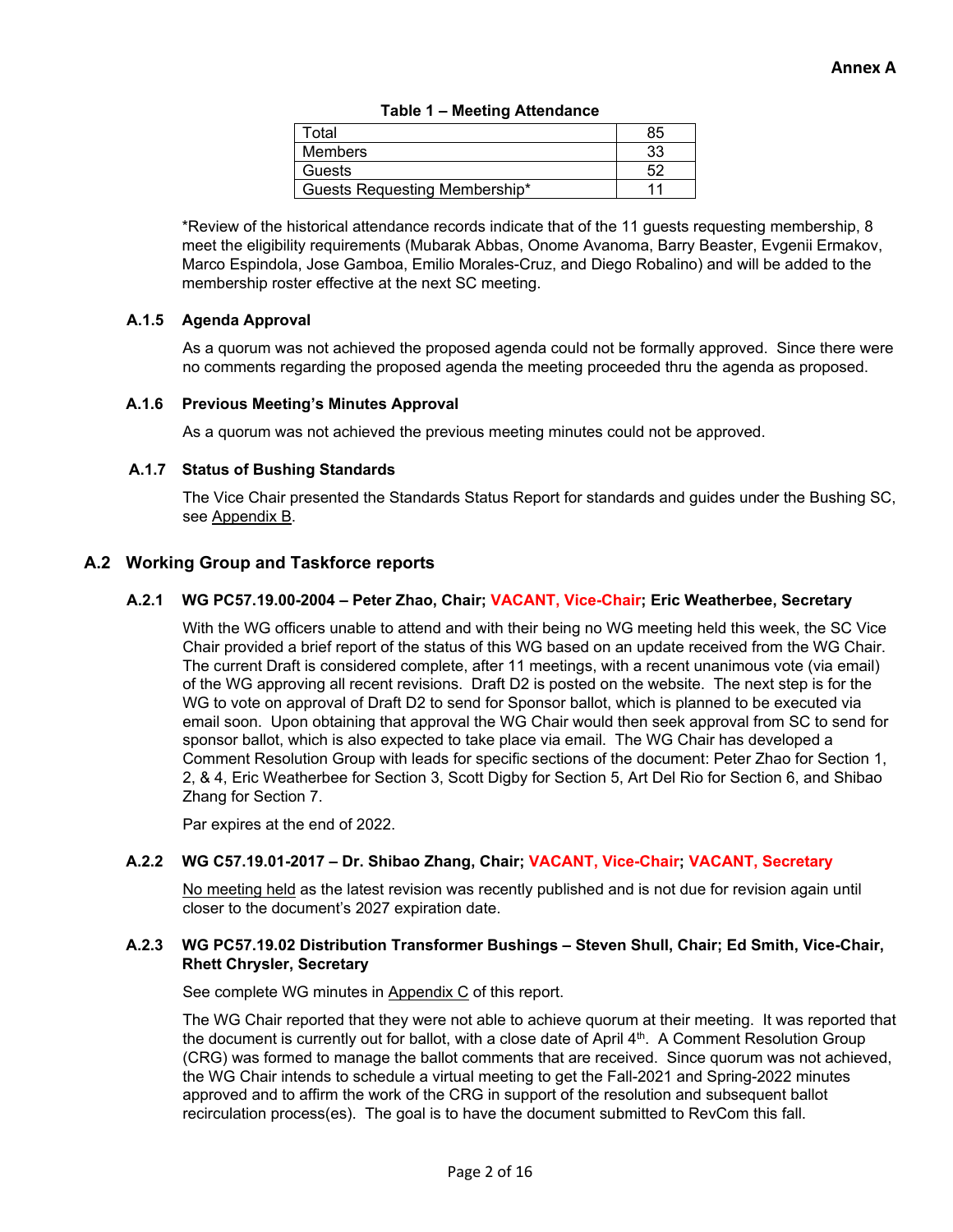PAR expires at the end of 2022.

#### **A.2.4 IEC/IEEE 65700-19-03 Bushings for DC Application – Eric Weatherbee (IEEE Interim) and Lars Jonsson (IEC), Co-Chairs; VACANT, Vice-Chair; J. Arturo Del Rio, Secretary**

See complete WG minutes in Appendix D of this report.

WG Secretary Mr. Del Rio reported that there were 8 attendees at the WG meeting this week, noting that the low attendance could partially be due to another WG meeting scheduled during the same time slot that also deals with the topic of bushings. Joint IEC/IEEE WG virtual meetings had been held on February 15<sup>th</sup> and 16<sup>th</sup>, at which three task forces were formed to address certain areas. Two items of new business were introduced, one concerning how to proceed with updates to section 6 and the other on the need for nameplates for oil type bushings to included PCB content information.

The next joint IEC/IEEE WG meetings are scheduled for May  $31<sup>st</sup>$  and June  $1<sup>st</sup>$ . The WG also plans to meet during the F22 Transformer Committee meeting in Charlotte.

#### **A.2.5 WG C57.19.04-2018 – Scott Digby, Chair; VACANT, Vice-Chair; Rich vonGemmingen, Secretary**

No meeting held as the latest revision was recently published and is not due for revision again until closer to the document's 2028 expiration date.

#### **A.2.6 WG PC57.19.100-2012 – Tommy Spitzer, Chair; VACANT, Vice-Chair; VACANT, Secretary**

See complete WG minutes in Appendix E of this report.

The WG Chair reported that Draft 3 of the document is being re-circulated for comments and that comments received will be discussed at the F22 WG meeting. The existing PAR expires at the end of 2023.

#### **A.3 External Liaison Reports**

#### **A.3.1 IEC Bushing Standards Activity – Bruno Mansuy, IEEE/IEC Liaison**

Mr. Mansuy was not in attendance but did submit a summary report, which was reviewed. This summary report is included in Appendix F of this report.

#### **A.3.2 WG PC57.160 Guide for PD Meas. in Bushings and Inst. Trans. – Thang Hochanh, Chair**

The WG Chair was not in attendance. No report was available during the SC meeting.

#### **A.3.3 PC57.12.200 Dielectric Frequency Response (DFR) Test for Bushings – TF Entity Ballot Oversight – Poorvi Patel**

Dr. Patel was not in attendance. No report was available during the SC meeting.

#### **A.3.4 Amendment to IEEE 693, Recommended Practice for the Seismic Design of Substations - Durand Stacy**

Mr. Stacy was not in attendance. SC Chair Eric Weatherbee had prepared a report in the form of a series of slides with audio voice-over, which was played during the meeting. The report slides are included in Appendix G of this report.

#### **A.4 Unfinished Business**

#### **A.4.1 Venting/PD in OIP Bushings during FAT**

The VC advised that the topic concerning the practice of venting OIP bushings during transformer FAT in response PD activity is still active. The discussion currently resides under the Dielectric Test SC.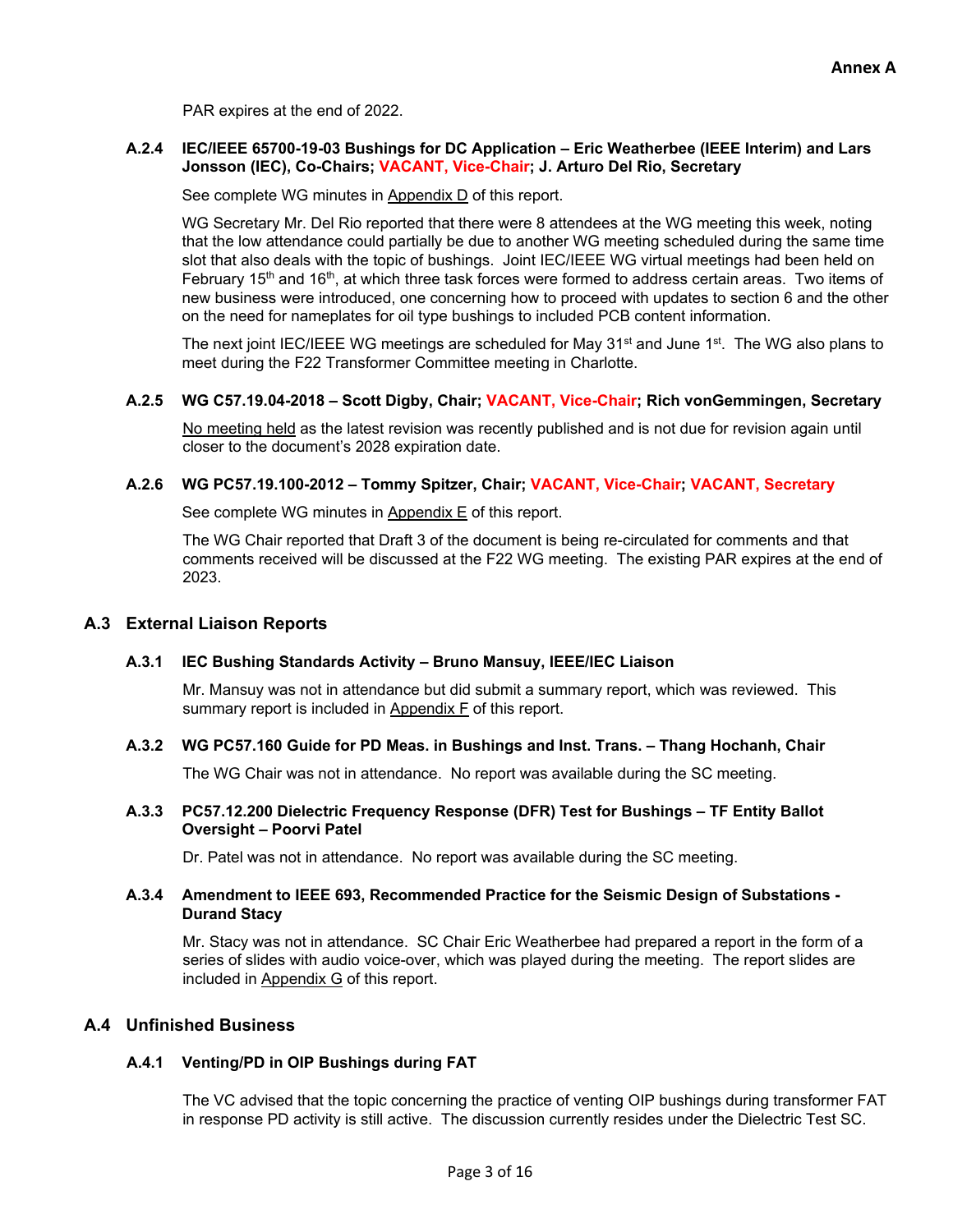The Bushing SC Chair has been in discussions with the Dielectric Test SC Chair as next steps have been reviewed and will continue to monitor the status of the item.

- **A.5 New Business**
- **A.6 Adjournment**
- **A.7 Next Meeting: Fall 2022, Charlotte, North Carolina October 16 20, 2022**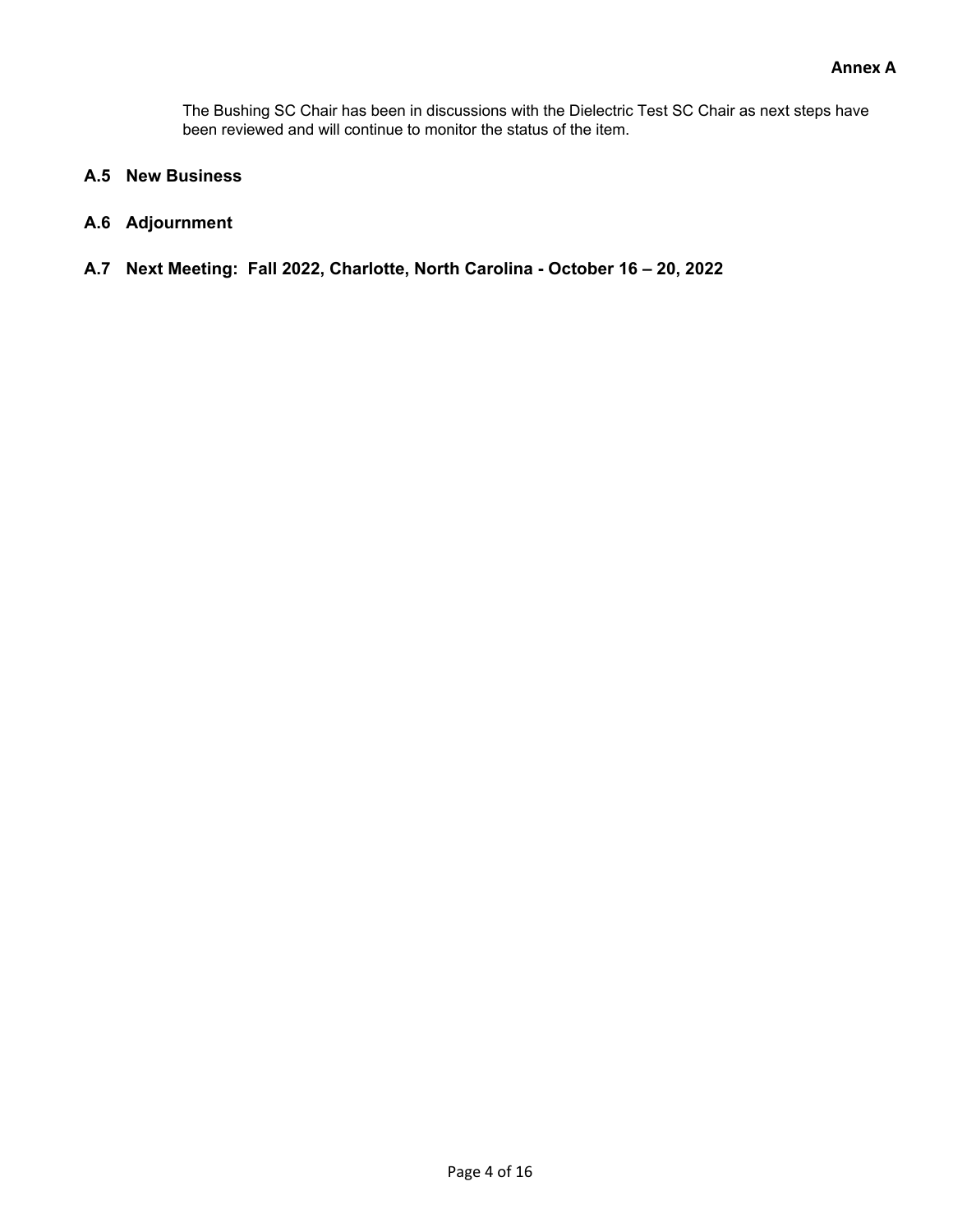| <b>First Name</b> | <b>Last Name</b>   | <b>Affiliation</b>                         | Role       |
|-------------------|--------------------|--------------------------------------------|------------|
| William           | Boettger           | <b>Boettger Transformer Consulting LLC</b> | Member     |
| David             | Calitz             | <b>Siemens Energy</b>                      | Member     |
| Juan              | Castellanos        | Prolec GE                                  | Member     |
| Arup              | Chakraborty        | Delta Star Inc.                            | Member     |
| Juan Carlos       | <b>Cruz Valdes</b> | Prolec GE                                  | Member     |
| J. Arturo         | Del Rio            | Siemens Energy                             | Member     |
| Scott             | Digby              | Duke Energy                                | Vice-Chair |
| Huan              | Dinh               | <b>Hitachi Energy</b>                      | Member     |
| Eric              | Euvrard            | <b>RHM International</b>                   | Member     |
| Hugo              | Flores             | Hitachi Energy                             | Member     |
| Eduardo           | Garcia Wild        | <b>Siemens Energy</b>                      | Member     |
| <b>Niklas</b>     | Gustavsson         | Hitachi Energy                             | Member     |
| Kurt              | Kaineder           | <b>Siemens Energy</b>                      | Member     |
| Egon              | Kirchenmayer       | <b>Siemens Energy</b>                      | Member     |
| Marek             | Kornowski          | Polycast International                     | Member     |
| Axel              | Kraemer            | Maschinenfabrik Reinhausen                 | Member     |
| Kumar             | Mani               | <b>Duke Energy</b>                         | Member     |
| Robert            | Middleton          | <b>RHM International</b>                   | Member     |
| Poorvi            | Patel              | Electric Power Research Institute (EPRI)   | Member     |
| Ulf               | Radbrandt          | Hitachi Energy                             | Member     |
| Scott             | Reed               | <b>MVA</b>                                 | Member     |
| Amitabh           | Sarkar             | Virginia Transformer Corp.                 | Member     |
| Steven            | Schappell          | SPX Transformer Solutions, Inc.            | Member     |
| Ewald             | Schweiger          | Siemens Energy                             | Member     |
| Cihangir John     | Sen                | Duke Energy                                | Member     |
| Stephen           | Shull              | <b>BBC Electrical Services, Inc.</b>       | Member     |
| Sanjib            | Som                | Pennsylvania Transformer                   | Member     |
| Thomas            | Spitzer            | City Transformer Service Co.               | Member     |
| <b>Brad</b>       | Staley             | Salt River Project                         | Member     |
| Troy              | Tanaka             | <b>Burns &amp; McDonnell</b>               | Member     |
| Alwyn             | Van Der Walt       | Electrical Consultants, Inc.               | Member     |
| Ajith             | Varghese           | SPX Transformer Solutions, Inc.            | Member     |
| David             | Wallach            | Duke Energy                                | Member     |
| Mubarak           | Abbas              | <b>Siemens Energy</b>                      | Guest      |
| Stephen           | Antosz             | Stephen Antosz & Associates, Inc           | Guest      |
| Elise             | Arnold             | SGB                                        | Guest      |
| Onome             | Avanoma            | <b>MJ Consulting</b>                       | Guest      |
| Barry             | Beaster            | H-J Family of Companies<br>Guest           |            |
| Jeremiah          | <b>Bradshaw</b>    | <b>Bureau of Reclamation</b>               | Guest      |
| Juan Alfredo      | Carrizales         | Prolec GE                                  | Guest      |
| Larry             | Christodoulou      | <b>Electric Power Systems</b>              | Guest      |
| Evgenii           | Ermakov            | Hitachi Energy                             | Guest      |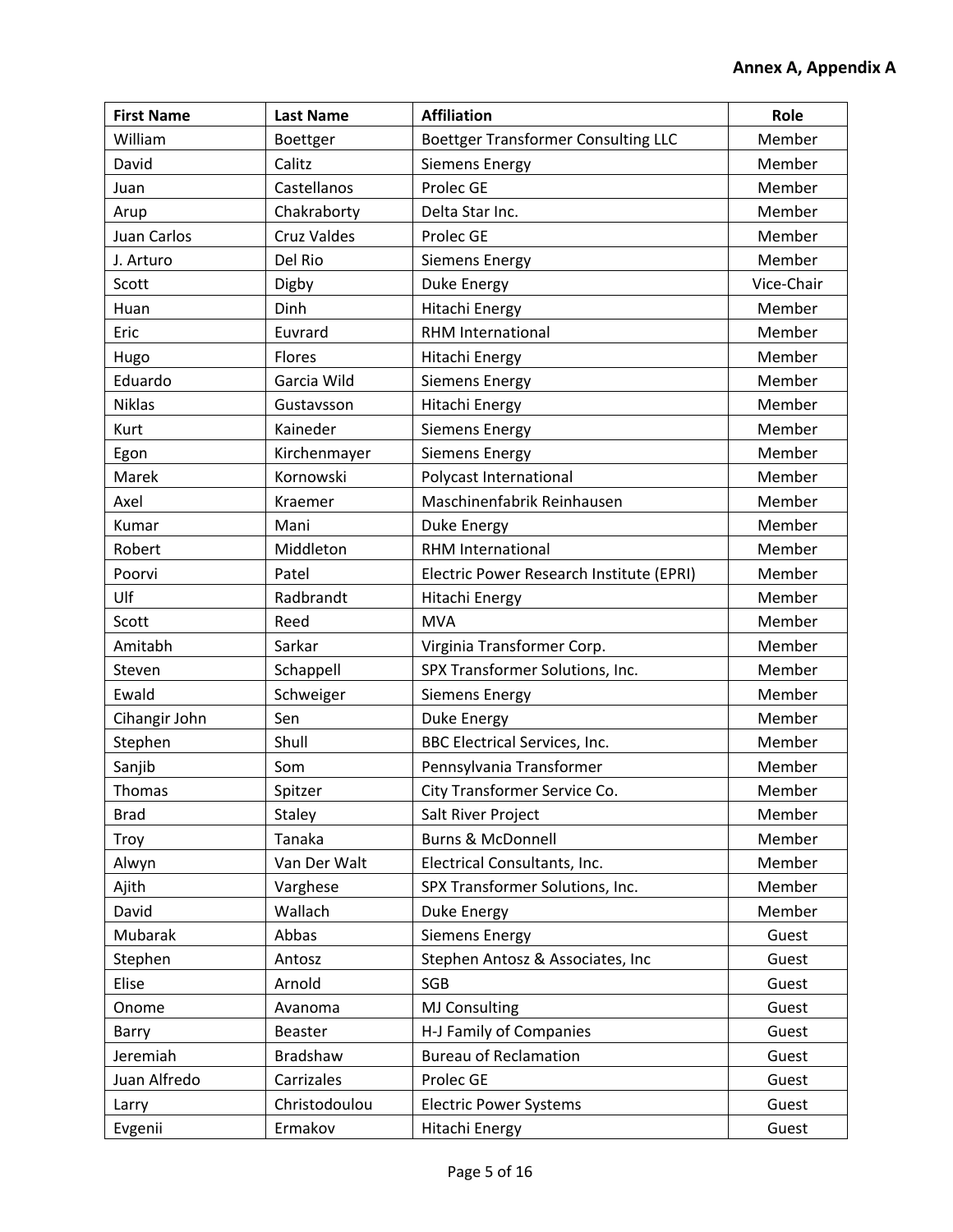| Marco           | Espindola      | Hitachi Energy                      | Guest |
|-----------------|----------------|-------------------------------------|-------|
| Jose            | Gamboa         | H-J Family of Companies             | Guest |
| Orlando         | Giraldo        | H-J Family of Companies             | Guest |
| Shamaun         | Hakim          | WEG Transformers USA Inc.           | Guest |
| Derek           | Hollrah        | <b>Burns &amp; McDonnell</b>        | Guest |
| <b>Nicholas</b> | Jensen         | Delta Star Inc.                     | Guest |
| Stephen         | Jordan         | <b>Tennessee Valley Authority</b>   | Guest |
| Akash           | Joshi          | <b>Black &amp; Veatch</b>           | Guest |
| Jerzy           | Kazmierczak    | <b>Hitachi Energy</b>               | Guest |
| Emilio          | Morales-Cruz   | <b>Qualitrol Company LLC</b>        | Guest |
| Ryan            | Musgrove       | Oklahoma Gas & Electric             | Guest |
| <b>Brady</b>    | Nesvold        | <b>Xcel Energy</b>                  | Guest |
| Nitesh          | Patel          | Hyundai Power Transformers USA      | Guest |
| Adnan           | Rashid         | Measurement Canada / ISED           | Guest |
| Diego           | Robalino       | Megger                              | Guest |
| Zoltan          | Roman          | <b>GE Grid Solutions</b>            | Guest |
| Hakan           | Sahin          | Virginia/Georgia Transformer        | Guest |
| Markus          | Schiessl       | SGB                                 | Guest |
| Alfons          | Schrammel      | <b>Siemens Energy</b>               | Guest |
| Jonathan        | Sinclair       | <b>PPL Electric Utilities</b>       | Guest |
| <b>Brian</b>    | Sparling       | Dynamic Ratings, Inc.               | Guest |
| Kyle            | Stechschulte   | American Electric Power             | Guest |
| Hampton         | Steele         | Tennessee Valley Authority          | Guest |
| Andrew          | Steineman      | Delta Star Inc.                     | Guest |
| Charles         | Sweetser       | <b>OMICRON electronics Corp USA</b> | Guest |
| Mark            | Tostrud        | Dynamic Ratings, Inc.               | Guest |
| Deniss          | Villagran      | <b>GE Grid Solutions</b>            | Guest |
| Benjamin        | <b>Riggins</b> | <b>Xcel Energy</b>                  | Guest |
| David           | <b>Burke</b>   | <b>Xcel Energy</b>                  | Guest |
| Mama            | Mbouombouo     | Hitachi Energy                      | Guest |
| Anthony         | McGrail        | Doble                               | Guest |
| Robert          | Vantol         | Commonwealth Assoc.                 | Guest |
| Erick           | Sato           | <b>Siemens Energy</b>               | Guest |
| Daniel          | Posadas        | Prolec St de CV                     | Guest |
| Olivia          | Cordova        | Bureau of Recl.<br>Guest            |       |
| Samson (Sami)   | Debass         | <b>EPRI</b>                         | Guest |
| Alex            | Alahmed        | Evergy - Wolf Creek                 | Guest |
| Jean-Nobel      | Berube         | <b>Rugged Monitoring</b>            | Guest |
| Jennie          | Aldenlid       | Hitachi Energy<br>Guest             |       |
| Alexander       | Doutrelepont   | <b>Siemens Energy</b>               | Guest |
| Jonathan        | Deverick       | <b>Dominion Energy</b><br>Guest     |       |
| Phil            | Swan           | Resa Power                          | Guest |
| Sanjay          | Patel          | <b>SGB SMIT</b>                     | Guest |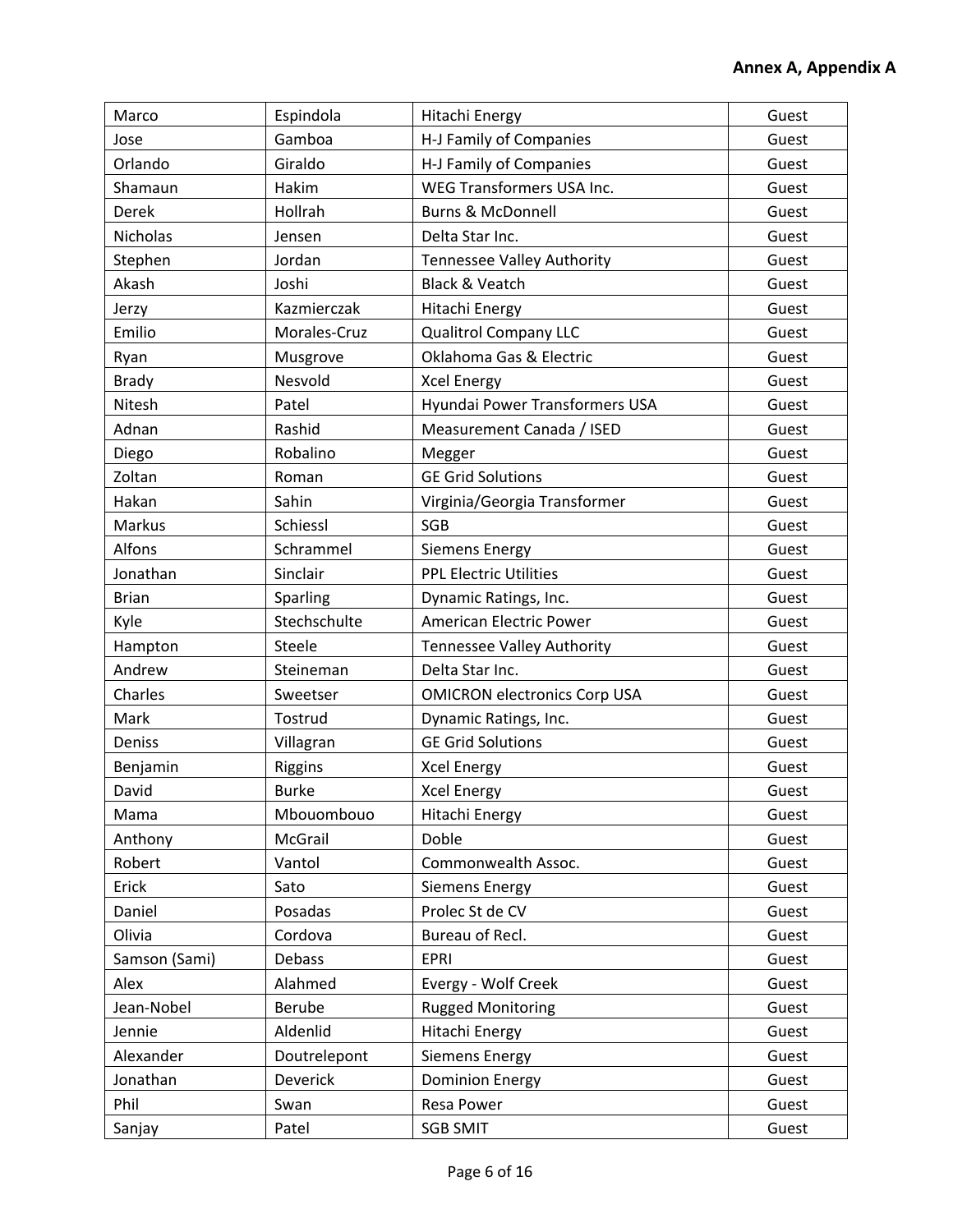| <b>Standard</b><br><b>Project</b> | Title                                                                                                                                                                                      | <b>WG Chair</b>                | <b>Pub Year</b><br><b>Rev. Due Date</b> | <b>PAR Issue</b><br><b>Par Expiration</b> | <b>Comments</b>                                                                  |
|-----------------------------------|--------------------------------------------------------------------------------------------------------------------------------------------------------------------------------------------|--------------------------------|-----------------------------------------|-------------------------------------------|----------------------------------------------------------------------------------|
| PC57.19.00                        | <b>IEEE Standard General Requirements and Test</b><br>Procedure for Power Apparatus Bushings                                                                                               | P. Zhao                        | 2004<br>12/2020                         | 2018<br>12/2022                           | <b>WG Draft Development Considered</b><br>not active but is still available      |
| C57.19.01                         | <b>IEEE Standard Performance Characteristics and</b><br>Dimensions for Outdoor Apparatus Bushings                                                                                          | S. Zhang                       | 2017<br>12/2027                         |                                           | 1st review meeting was held during<br>S21 meeting. Evaluate again in ~2<br>vears |
| PC57.19.02                        | Standard for the Design and Performance<br>Requirements of Bushings Applied to Liquid<br><b>Immersed Distribution Transformers</b>                                                         | S. Shull                       | <b>New</b>                              | 2016<br>12/2022                           | <b>WG Draft Development</b>                                                      |
| P65700-19-03                      | IEC/IEEE International Standard -- Bushings for DC<br>application                                                                                                                          | Interim<br>Eric.<br>Weatherbee | 2014<br>12/2024                         | 2021<br>12/2025                           | <b>WG Draft Development</b>                                                      |
| C57.19.04                         | <b>Standard Performance Characteristics and</b><br>Dimensions for High Current Power Transformer<br><b>Bushings with Rated Continuous Current in Excess</b><br>of 5000 A in Bus Enclosures | S. Digby                       | 2018<br>12/2028                         |                                           |                                                                                  |
| PC57.19.100                       | <b>IEEE Guide for Application of Power Apparatus</b><br><b>Bushings</b>                                                                                                                    | T. Spitzer                     | 2012<br>12/2022                         | 2019<br>12/2023                           | <b>WG Draft Development</b>                                                      |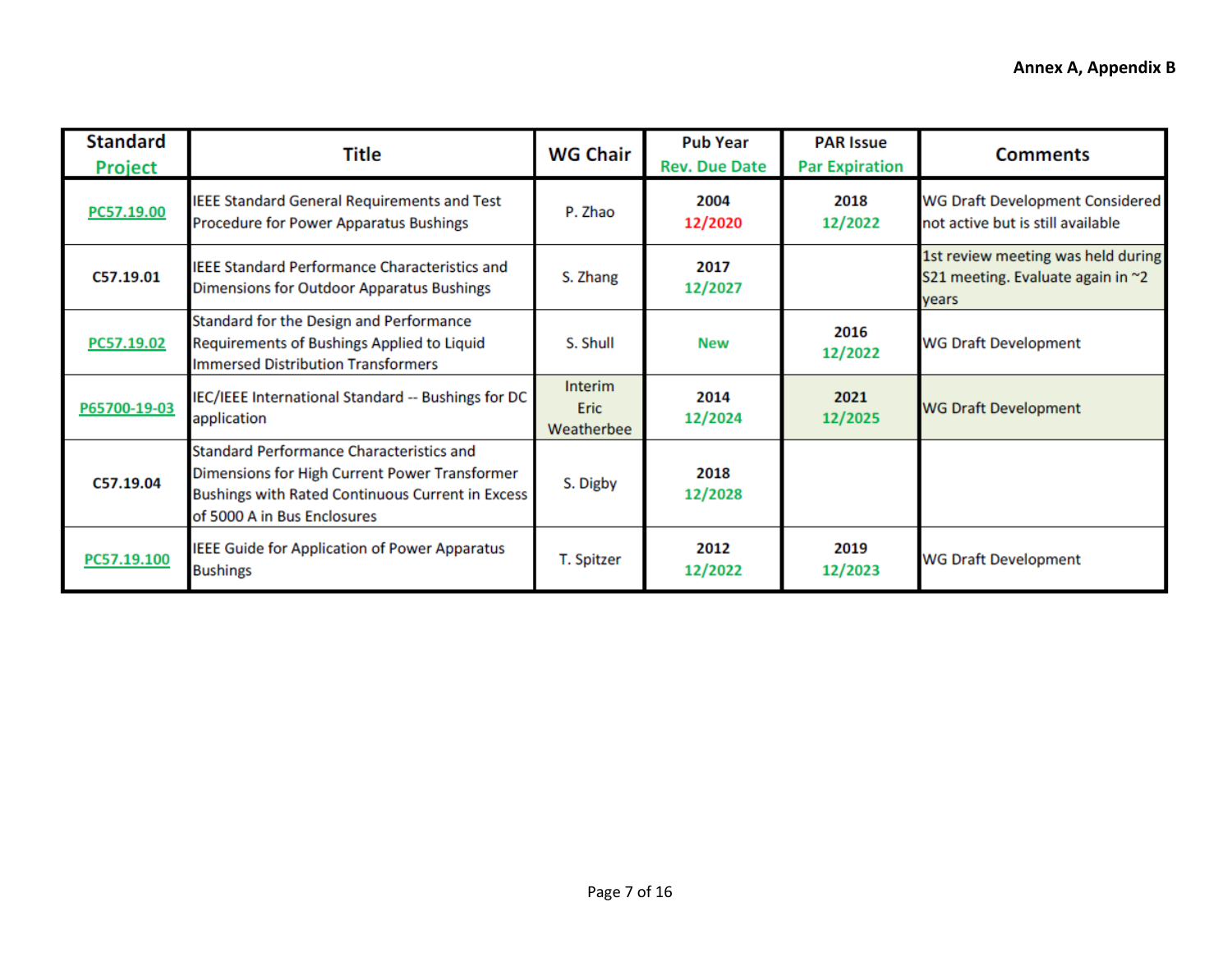|                                                                       |                                                                                                                       |        | Task force / Working Group Report |                                          |            |
|-----------------------------------------------------------------------|-----------------------------------------------------------------------------------------------------------------------|--------|-----------------------------------|------------------------------------------|------------|
| Document#:                                                            | PC57.19.02                                                                                                            |        |                                   |                                          |            |
| <b>Document Title:</b>                                                | Standard for Design and Performance Requirements for Bushings<br>Applied to Liquid Immersed Distribution Transformers |        |                                   |                                          |            |
| Chair:                                                                | <b>Vice-Chair</b><br><b>Ed Smith</b><br><b>Steve Shull</b>                                                            |        |                                   |                                          |            |
| Secretary                                                             | <b>Rhett Chrysler</b>                                                                                                 |        | <b>Percent Complete</b>           | 90                                       |            |
| <b>Current Draft Being Worked On:</b><br>D2.1<br>Dated:<br>March 2022 |                                                                                                                       |        |                                   |                                          |            |
| <b>Meeting Date:</b>                                                  | <b>March 29, 2022</b>                                                                                                 |        | Time:                             | 11:00 am - 12:15 pm                      |            |
| Attendance:                                                           |                                                                                                                       |        |                                   |                                          |            |
| <b>NAME</b>                                                           | <b>Affiliation</b>                                                                                                    | M or G | <b>NAME</b>                       | <b>Affiliation</b>                       | M or G     |
| <b>Alan Wilks</b>                                                     | Consultant                                                                                                            | м      | Lee Matthews                      | <b>Howard Industries</b>                 | G          |
| Albert Sanchez                                                        | <b>Knoxville Utilities Board</b>                                                                                      | G      | Marek Kornowski                   | Polycast International                   | м          |
| <b>Alex Alahmed</b>                                                   | Evergy - Wolf Creek                                                                                                   | G      | <b>Michael Dahlke</b>             | Central Moloney, Inc.                    | м          |
| <b>Alex Doutrevepont</b>                                              | <b>Siemens Energy</b>                                                                                                 | G      | Michael Hardin                    | H-J Enterprises, Inc.                    | м          |
| Ali Ghafourian                                                        | H-J Enterprises, Inc.                                                                                                 | м      | Michael Morgan                    | Duke Energy                              | м          |
| Angela Leigl                                                          | <b>EATON Corporation</b>                                                                                              | G      | <b>Mubarak Abbas</b>              | <b>Siemens Energy</b>                    | G          |
| <b>Barry Beaster</b>                                                  | H-J Family of Companies                                                                                               | м      | James Spaulding                   | <b>Fort Collins Utilities</b>            | м          |
| <b>Christopher Witten</b>                                             | Hitachi Energy                                                                                                        | G      | Stephen Shull                     | <b>BBC Electrical</b><br>Services, Inc.  | <b>CHR</b> |
| <b>Clemens Reiss IV</b>                                               | Custom Materials, Inc.                                                                                                | м      | Pam Edwards                       | Art Advertising, Inc.                    | G          |
| <b>Craig DeRouen</b>                                                  | <b>ERMCO</b>                                                                                                          | м      | <b>Parminder Panesar</b>          | Virginia Transformer<br>Corp.            | G*         |
| <b>Daniel Posados</b>                                                 | Prolec SA de CV                                                                                                       | G      | Ramadan Issack                    | <b>American Electric</b><br>Power        | м          |
| <b>Daniel Sauer</b>                                                   | <b>EATON Corporation</b>                                                                                              | м      | Reinaldo Valentin                 | <b>Duke Energy</b>                       | м          |
| Darren Brown                                                          | <b>Howard Industries</b>                                                                                              | м      | <b>Rhett Chrysler</b>             | <b>ERMCO</b>                             | SEC        |
| Gary King                                                             | <b>Howard Industries</b>                                                                                              | G      | <b>Rich Frye</b>                  | Eaton                                    | G          |
| <b>Hugo Flores</b>                                                    | Hitachi Energy                                                                                                        | м      | Robert Reepe                      | Georgia Power Co.                        | M"         |
| James Spaulding                                                       | <b>Fort Collins Utilities</b>                                                                                         | М      | <b>Scott Digby</b>                | <b>Duke Energy</b>                       | G          |
| <b>Jared Bates</b>                                                    | <b>Oncor Electric Delivery</b>                                                                                        | G      | <b>Shelby Walters</b>             | <b>Howard Industries</b>                 | М          |
| Jeffrey Door                                                          | H-J Family of Companies                                                                                               | G      | Som Sanjib                        | Pennsylvania<br><b>Transformers</b>      | G          |
| Jennie Aldenlid                                                       | Hitachi Energy                                                                                                        | G      | Stefan Schindler                  | Maschinenfabrik<br>Reinhausen            | G          |
| Jonathan Deverick                                                     | <b>Dominion Energy</b>                                                                                                | G      | <b>Timothy Tillery</b>            | <b>Howard Industries</b>                 | м          |
| Jose Gamboa                                                           | H-J Family of Companies                                                                                               | м      | <b>Troy Tanaka</b>                | <b>Burns &amp; McDonnell</b>             | G          |
| Joshua Verdell                                                        | <b>ERMCO</b>                                                                                                          | М      | Weijun Li                         | <b>Braintree Electric Light</b><br>Dept. | М          |
| <b>Kendrick Hamilton</b>                                              | Power Partners, Inc.                                                                                                  | м      |                                   |                                          |            |
| Kyle Heiden                                                           | <b>EATON Corporation</b>                                                                                              | М      |                                   |                                          |            |

# Distribution Transformer Subcommittee

Page 1 of 2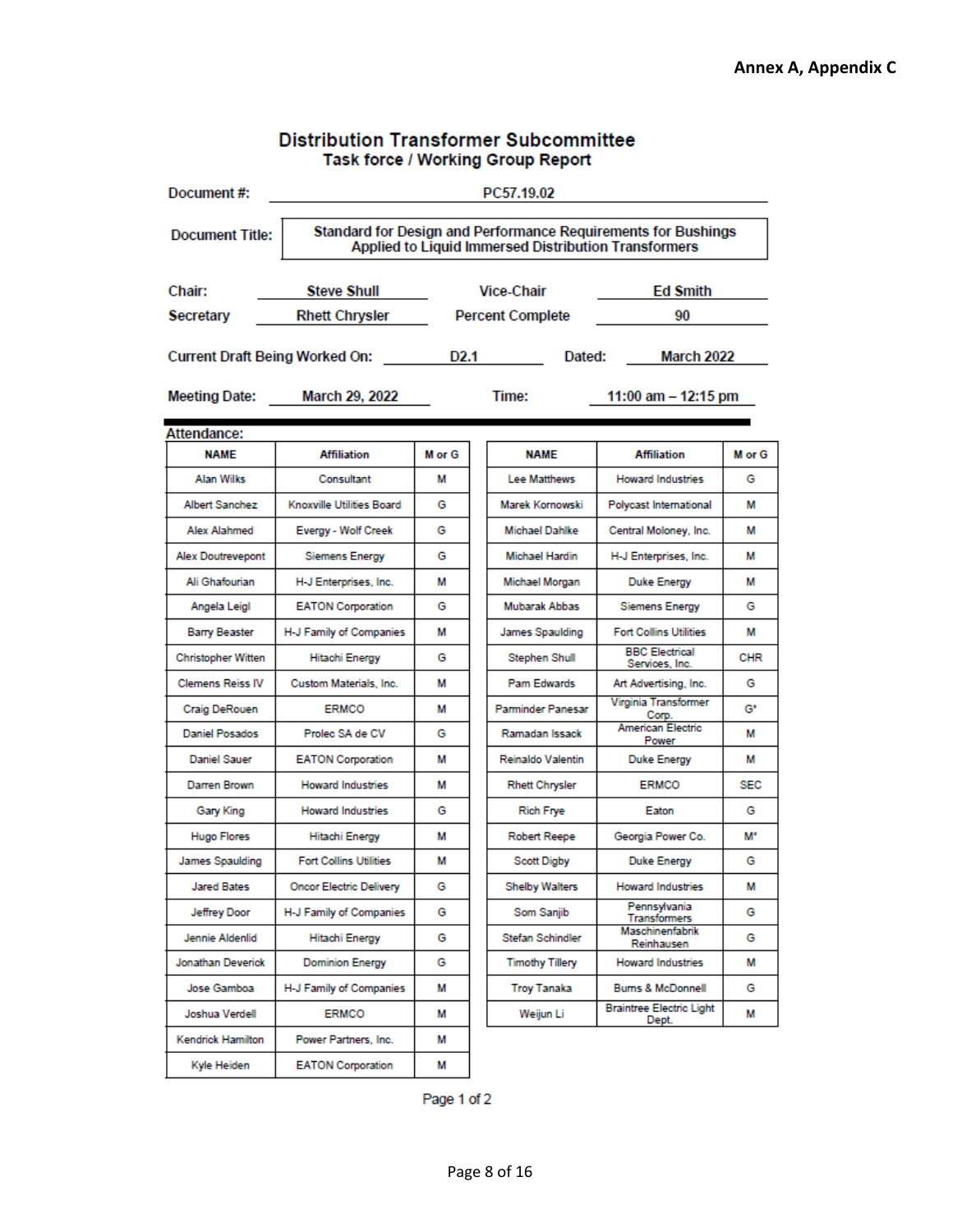#### **Distribution Transformer Subcommittee Working Group Report**

#### **Meeting Minutes:**

The chair called the meeting to order at 11:00 am.

Attendance is included in table above

- 47 total
- 25 members
- 22 guests
	- \*2 guests requested membership; requests were rejected to due document being  $\circ$ in ballot status

Quorum was not established, 25/59 (42%) members participating.

The chair presented the agenda. The agenda could not be approved by the working group since quorum was not established.

The chair presented the minutes from the Fall 2022 meeting. The minutes could not be approved by the working group since quorum was not established.

The chair presented the IEEE SA slides for Essential Patent Claims.

The chair provided an opportunity for participants to identify patent claim(s)/patent application claim(s) and/or the holder of patent claim(s)/patent application claim(s) of which the participant is personally aware and that may be essential for the use of that standard. None were identified.

The chair presented the IEEE SA Copyright Policy.

**Old Business** 

Review status of the Ballot

- The Ballot is still in process and closes on April 02, 2022
- To date, 278 comments have been formally submitted, additional comments were submitted via an attached file resulting in 290 comments to date
	- o 218 editorial
	- 15 general  $\circ$
	- 57 technical Ō.
- Of the 290 submitted comments, 225 were marked as much be satisfied

#### **New Business**

**Comment Resolution Group** 

The chair asked for 4 volunteers to form a ballot comment resolution group. Steve Shull, Rhett Chrysler, Barry Beaster, and James Spaulding volunteered to be members of the comment resolution group.

The chair will submit an email ballot to ask the working group members to give the comment resolution group the permission and authority to provide final resolution of all comments so that the working group can proceed to a recirculation ballot as soon as the group's work is completed. Any comments that the comment resolution group cannot address with a consensus will be brought back to the working group for resolution.

Barry Beaster expounded on his ballot comments regarding max current interrupt ratings to the working group by referencing IEC 60137 100 kA requirements vs. IEEE C57.12.00 63 kA (Distribution) and 80 kA (Power) requirements.

The chair clarified that any suggested additions that are not resolved via the comment resolution group would be considered for the next PAR cycle.

No other new business was brought forward.

Meeting was adjourned at 11:30 am.

Next meeting is scheduled for the Fall 2022 Transformer Committee meeting in Charlotte, NC.

Submitted by: **Rhett Chrysler** 

03/29/2022 Date:

Page 2 of 2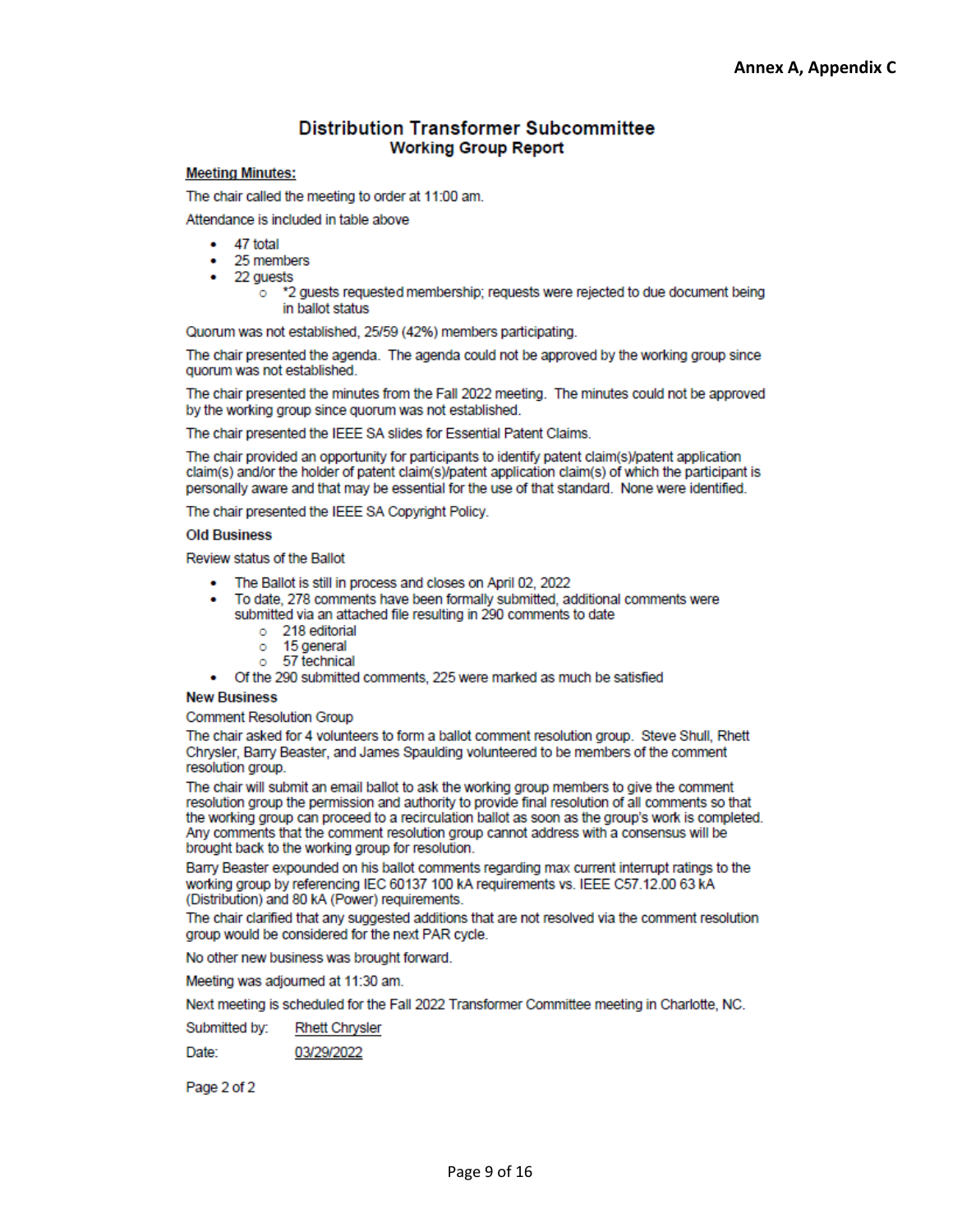## IEC/IEEE 65700 19 03 DC Bushings WG

Minutes of 2022 Spring Meeting Tuesday, March 29th, 2022- 4:45 - 6:00 PM Hyatt Regency - Denver, CO - Centennial D-E

**Eric Weatherbee - Chair Vacant - Vice Chair** J. Arturo Del Rio - Secretary

#### Acting WG Meeting Chair: J. Arturo Del Rio

The WG met on Tuesday, March 29th, 2022 at 4:45 pm.; with 8 participants.

#### 1. Welcoming and Call for Patents, Copyrights

- The meeting was called to order at 4:45 PM by the Chair.
- The call for potentially essential patents and copyrights issues was made. None were reported.

#### 2. Quorum

- 4 Members of the 10 WG Members were present therefore quorum was not met. Agenda and previous meeting minutes could not be approved.
- 3 active participants of the Joint Team (JMT) were attending the meeting
- The Chair requested participation from utility and user representatives

#### 3. Update on Join Team activity

The first joint meetings (JMT) were held by teleconference on February 15 and 16, 2022, from 1:00pm to 3:00 pm (Central European Time).

3.1. Established three Task Forces (TF) to address subjects, requiring expertise in the respective area.

a. TF1 to review and suggest updates in case Voltage Source Converters (VSC) are included in the standard.

**b.** TF2 to review and suggest updates to the altitude corrections and pollution parameters.

c. TF3 to review and suggest updates to the special tests section, regarding even and uneven wetting.

3.2. Sections and parts of the document were highlighted red, yellow, or green according to importance, accordingly: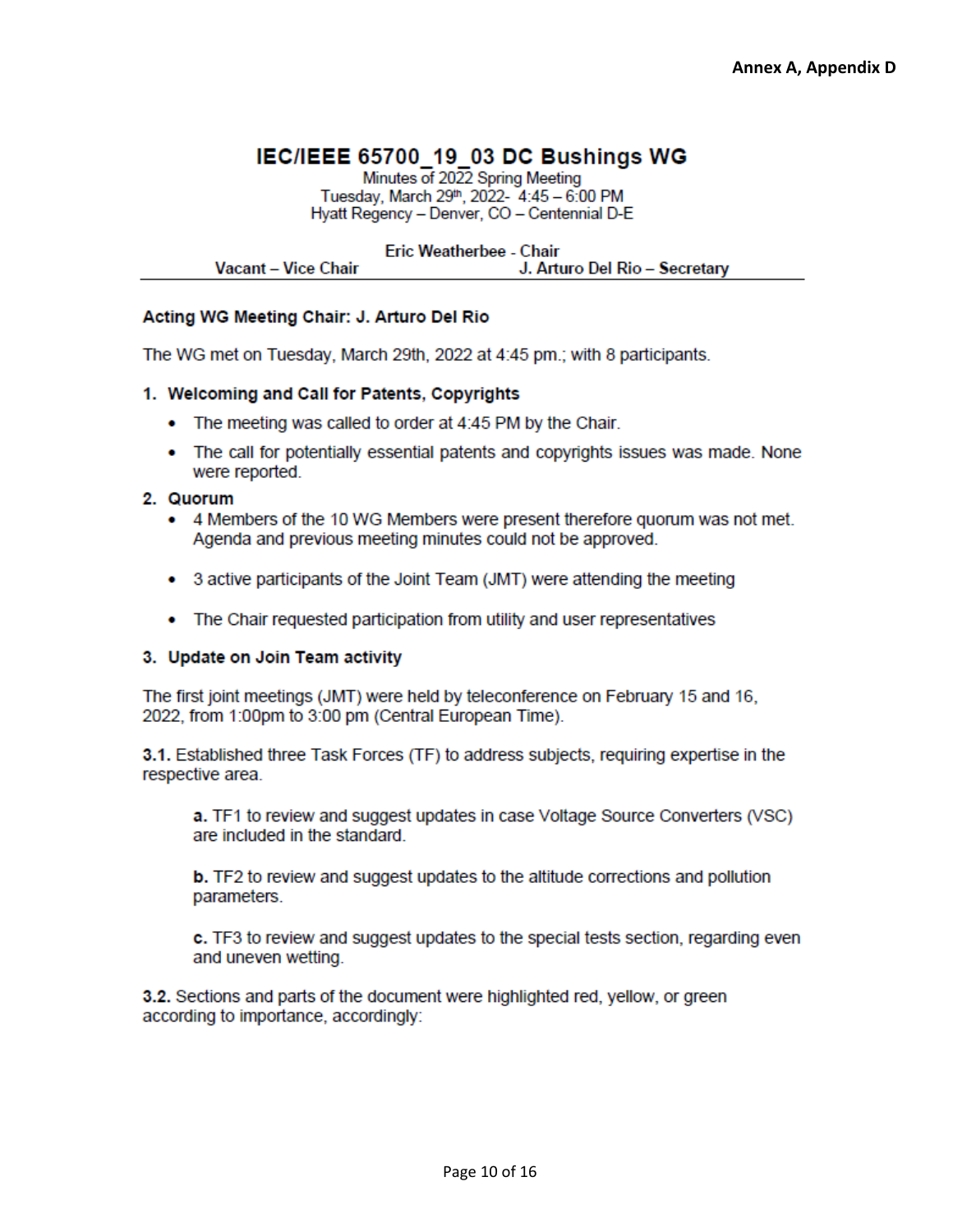a. Review and propose updates to Category Green, referring to the compilation of comments and setting up the structure for a Committee Draft (CD).

**b.** Review and propose updates to the complete section 6 in IEC/IEEE 65700-19-03 since the purpose is unclear.

c. A review of the vellow-marked sections in the compilation of comments started and comments from the delegates.

#### 4. New business:

4.1 How to proceed with section 6 General requirements? This part seems to be a legacy from an older IEEE DC bushing version and is not 100% aligned with C57.19.00.

In all new standards like C57.19.01 (see below) or C57.19.03 the part of General requirements is only referencing to the main standard

#### 3. General requirements

Refer to IEEE Std C57.19.00 for general requirements, definitions, and methods of measurements or tests applying to detailed requirements given in Clause 4.

It was mentioned the necessity of updating or deleting this section in the next revision of the standard. The question was the IEEE view on that?

In other joint standards a reference to both standard families were included. So, we can handle it in a similar way and reference to IEEE C57.19.00 and to IEC 60137 (Chapter 6: Ordering information and markings - which is more detailed).

Alternatively, an update to the existing C57.19.00 or IEC 60137 could be proposed.

4.2 Meetings for other Joint standard development held the working group meeting partly as in person before or after IEEE Fall / Spring meetings, which brought an efficient collaboration. We can propose an in person Joint Team WG meeting before or after the Fall 2022 meeting in Charlotte.

4.3 Nameplate markings for OIL type bushings should state PCB contents.

Meeting was adjourned at 5:15pm

#### **Next JMT JOINT Meeting**

To be held by Zoom teleconference service on two consecutive days.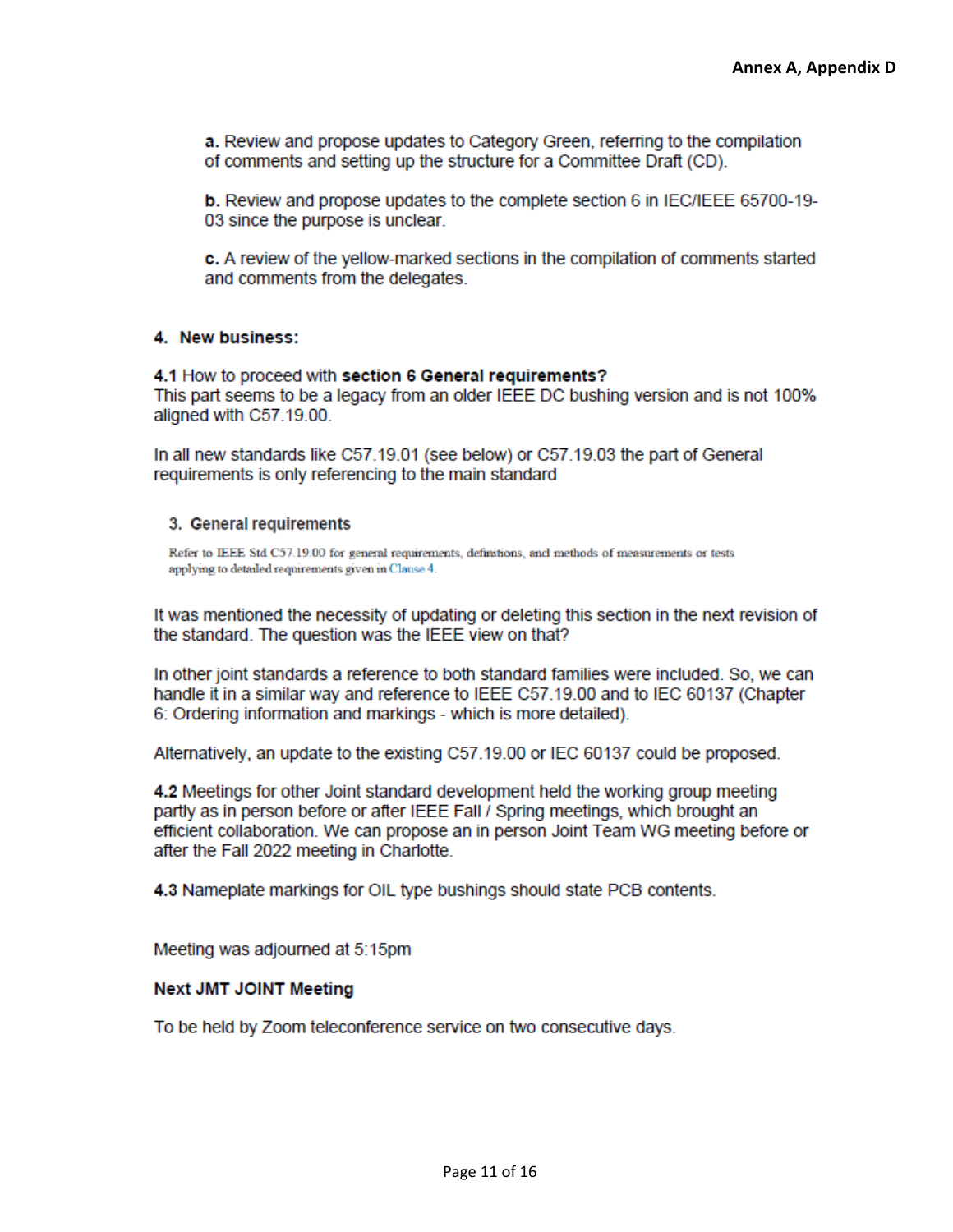Tuesday 31st of May 2022 from 13:00 to 15 00 (Central European Time). Wednesday 1st of June 2022 from 13:00 to 15 00 (Central European Time).

### **Next WG Meeting**

F22 - Charlotte, NC. October 16th - 20th, 2022

Respectfully submitted, Secretary: Art Del Rio (a.delrio@ieee.org)

Attendance and status:

| Last name          | Name            | <b>Affiliation</b>       | <b>Status</b> |
|--------------------|-----------------|--------------------------|---------------|
| <b>Cruz Valdes</b> | Juan Carlos     | Prolec GE                | Member        |
| Sen                | Cihangir (John) | <b>Duke Energy</b>       | Guest         |
| Pointer            | Klaus           | <b>Trench Austria</b>    | Guest         |
| Kaineder           | Kurt            | <b>Siemens Energy</b>    | Member        |
| Euvard             | Eric            | <b>RHM International</b> | Guest         |
| Gazivoda           | Dora            | Konkar Inst. Transf.     | Guest         |
| Radbrandt          | Ulf             | <b>Hitachi Energy</b>    | Member        |
| Del Rio            | Art             | <b>Siemens Energy</b>    | Secretary     |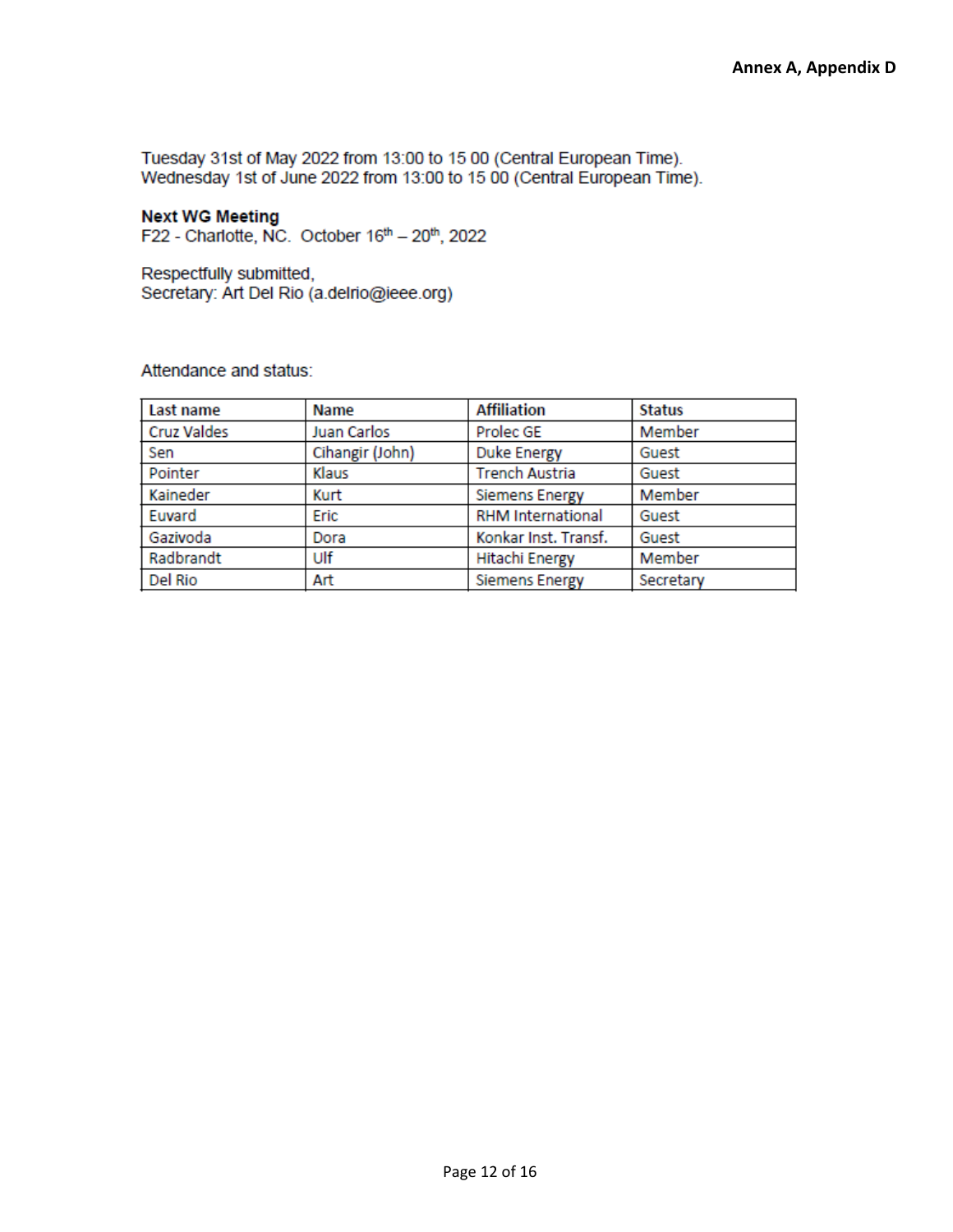C57.19.100 Unapproved Minutes Spring 2022, Denver Co.

We met on Monday March 28 at 3:15 PM. I called the meeting to order and did a roll call which resulted in having 5 members present so we did not have a quorum to proceed. Durand Stacy has agreed and gotten permission to serve as Secretary but was unable to be at this meeting. We had a total attendance of 30 with 5 members and 25 guests.

I had sent draft 3 out before the meeting but due to the attendance I will resend it and ask for an email vote on our progress. We had an open discussion about composite bushings and Art Del Rio, Johnathan Deverick, Alexander Doutrelepont, Eric Euvard, and Dominic Pollaro volunteered to send me information to be included in Draft 4.

Attendance: Mubarack Abbas - Siemens Energy - Guest Barry Beaster - H-J Family of Companies - Guest Randy Branneb - Southern Company - Guest Samson Debass - EPRI - Guest Juan Carlos Cruz Valdes - Prolec GE - Guest Art Del Rio - Siemens Energy - Member Johnathan Deverck - Dominion Energy = Guest Scott Digby - Duke Energy - Member Huen Dihn - Hitachi Energy - Guest Larry Dix - Quality Switch - Guest Paul Dolloff - East Kentucky Power - Guest Jeffery Door - H-J Family of Companies - Guest Alex Doutrelepont - Siemens Eneergy - Guest Kurt Kaineder - Siemens Energy - Guest Egon Kirchenmayer - Siemens Energy - Member Chao Li - Eaton - Guest Mayek Kornoloski - Polycast - Guest Tom Matsen - Xcel Energy - Guest Robert Middleton - RHM International - Member Tihomir Pandza - Siemens Energy - Guest Goran Plisic - Siemens Eneergy - Guest Dominic Polarro - NASS - Guest Daniel Posadas - Prolec - Guest Clemens Reiss IV - Custom Materials - Guest Seremi Sewell - Quality Switch - Guest Russ Sewell - Quality Switch - Guest Tommy Spitzer - City Transformer - Chair Troy Tanaka - Burns & McDonald - Guest Malia Zaman - IEEE - Guest

We adjourned at 3:45 Tommy Spitzer P.E. Chair April 10, 2022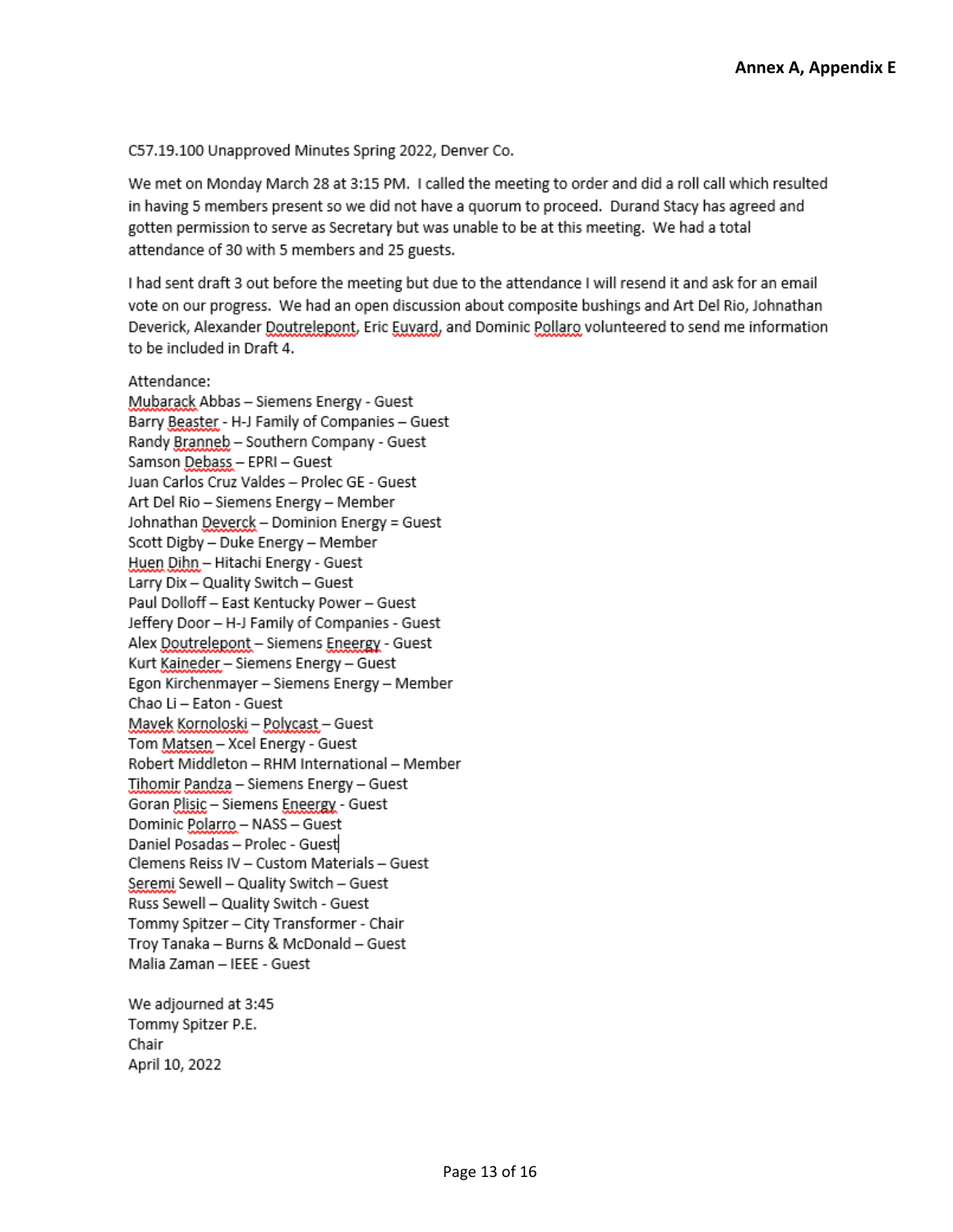### SPRING 2022 MEETING OF IEEE TRANSFORMER BUSHINGS

### **Location: DENVER**

### Date: March 27-31, 2022

### BUSHINGS SUBCOMMITTEE WORKING GROUP AND TASK FORCE MEETINGS

#### **Liaison Reports - IEC Bushing Standardization Activities**

#### INTERNATIONAL ELECTROTECHNICAL COMMISSION TECHNICAL COMMITTEE No.36A: Insulated Bushing

| <b>SC 36A Bushing dimensional</b>  | A draft report has been finalized summarizing the possible                                                         |  |
|------------------------------------|--------------------------------------------------------------------------------------------------------------------|--|
| standardization                    | standardization of LV $(< 1 \text{ kV})$ , MV $(1 \text{ to } 52 \text{ kV})$ and HV $(72.5 \text{ to } 10^{-19})$ |  |
|                                    | 500 kV) transformer bushings.                                                                                      |  |
|                                    | It is covering OIP, RIP and RIS technology.                                                                        |  |
|                                    | A Preliminary Work Item (PWI 36A-1) has been opened: monthly                                                       |  |
|                                    | meetings are planned in 2022 to issue a technical report.                                                          |  |
|                                    | The document will be split in two parts: LV and MV, HV.                                                            |  |
| Guide of application for           | A Preliminary Work Item (PWI 36A-2) has been opened.                                                               |  |
| power apparatus bushings           | Meetings are on going.                                                                                             |  |
| <b>Maintenance Team for</b>        | Revision of the standard IEC 62199 ed 1 on a dual logo procedure                                                   |  |
| revision of IEC 62199              | with IEC/IEEE, with a particular attention to keep the cross                                                       |  |
| <b>Bushings for DC application</b> | references to other IEC documents.                                                                                 |  |
|                                    | The establishment of the JMT 9 DLMT (HVDC Bushings) in                                                             |  |
|                                    | collaboration with IEEE has been approved, eight experts have been                                                 |  |
|                                    | nominated by their NC.                                                                                             |  |
|                                    | Mr Lars Jonssson (SE) has been approved as the convenor.                                                           |  |
| <b>Maintenance Team for</b>        | Revision of the standard IEC 60137 with review of the contents and                                                 |  |
| revision of IEC 60137              | extension of tables to cover the new UHV voltage classes according                                                 |  |
| Bushings above 1kV.                | to IEC60071-1                                                                                                      |  |
|                                    | Workplan to be defined                                                                                             |  |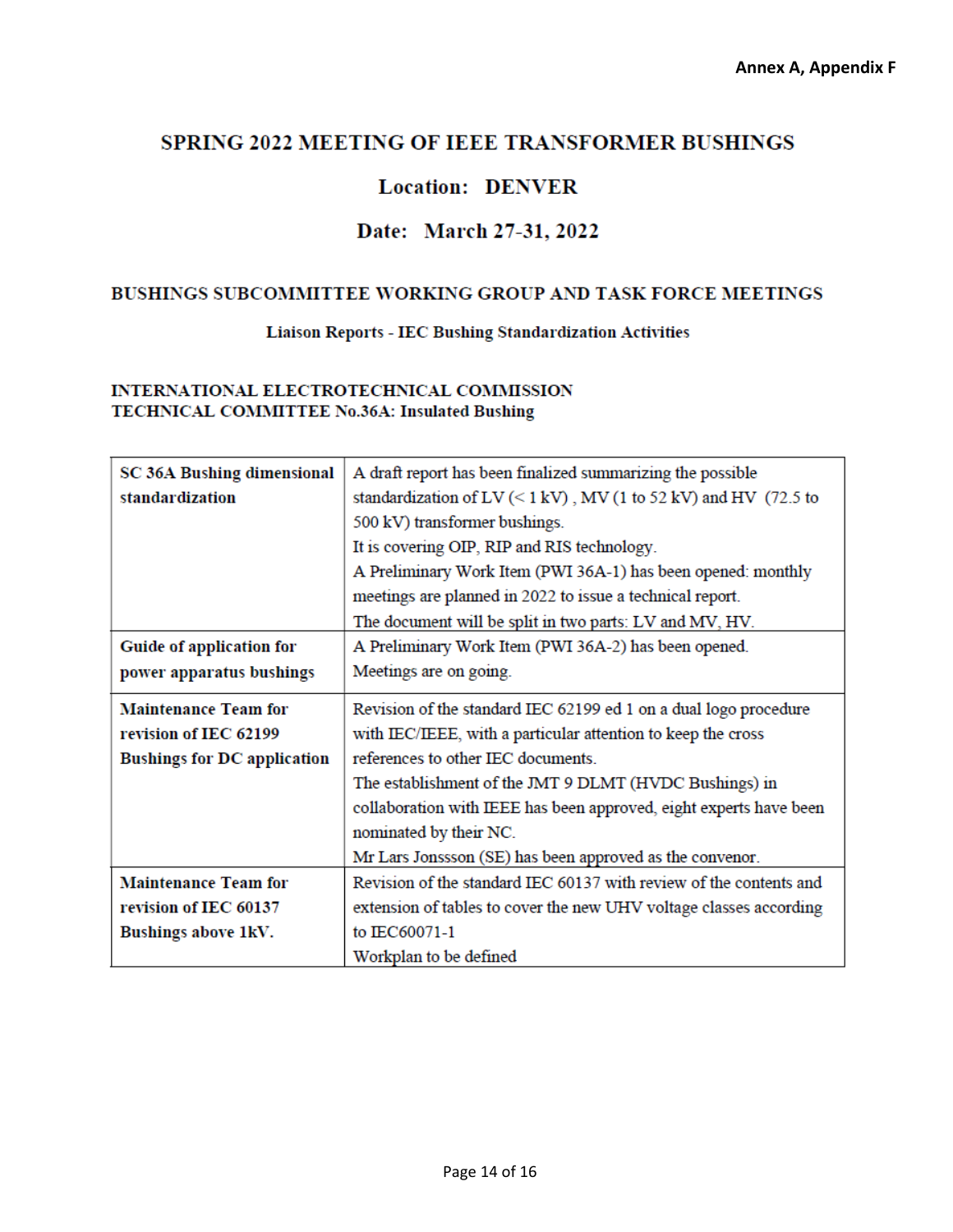

 $\overline{2}$ 

#### **IEEE 693 Liaison Report**

- IEEE Std 693™, IEEE Recommended Practice for Seismic Design of Substations.
	- Current version published 2018.
	- Amendment PAR was granted in 2020 to modify time-history and require dynamic modeling of the transformer and the specific bushing to be used.
- F21 Technical Presentation was given by Jon Bender. The amendment did not address replacement bushings.



### IEEE Std 693™

- Durand Stacy and Jon Bender established some additional modeling analysis that will be done to determine the impact of varying stiffness on the transformer system.
- Coupled with weight change restrictions and moment demands determined during the modeling, this may allow for some bushing replacement options that fall within specific ranges. This did take considerable effort by any 18D WG to include in the document. **EPES**

1

PES

#### **Area of Concern**

- The 2018 WG voted against the dynamic modeling requirement.
- Some issues discussed in 2018 WG:
	- Lack of a modeling guide for consistency
	- Model verification, difficulties that may arise if the model was found not to match the actual transformer system.
- The current amendment does not require a modeling guide nor model verification.

Area of Concern (cont.) • Discussions during the WG meeting has included the lack of transformer features in some models that would impact the results as well as the modeling methodology used.

- A modeling guide may help with consistency
- Lack of a model verification requirement
	- Currently model verification is included as informative only. Suggesting it can be done to improve the techniques of modeling the gil fey transformer system but is not a requirement 16 D

З

**PES** 

**OPES** 

16 D